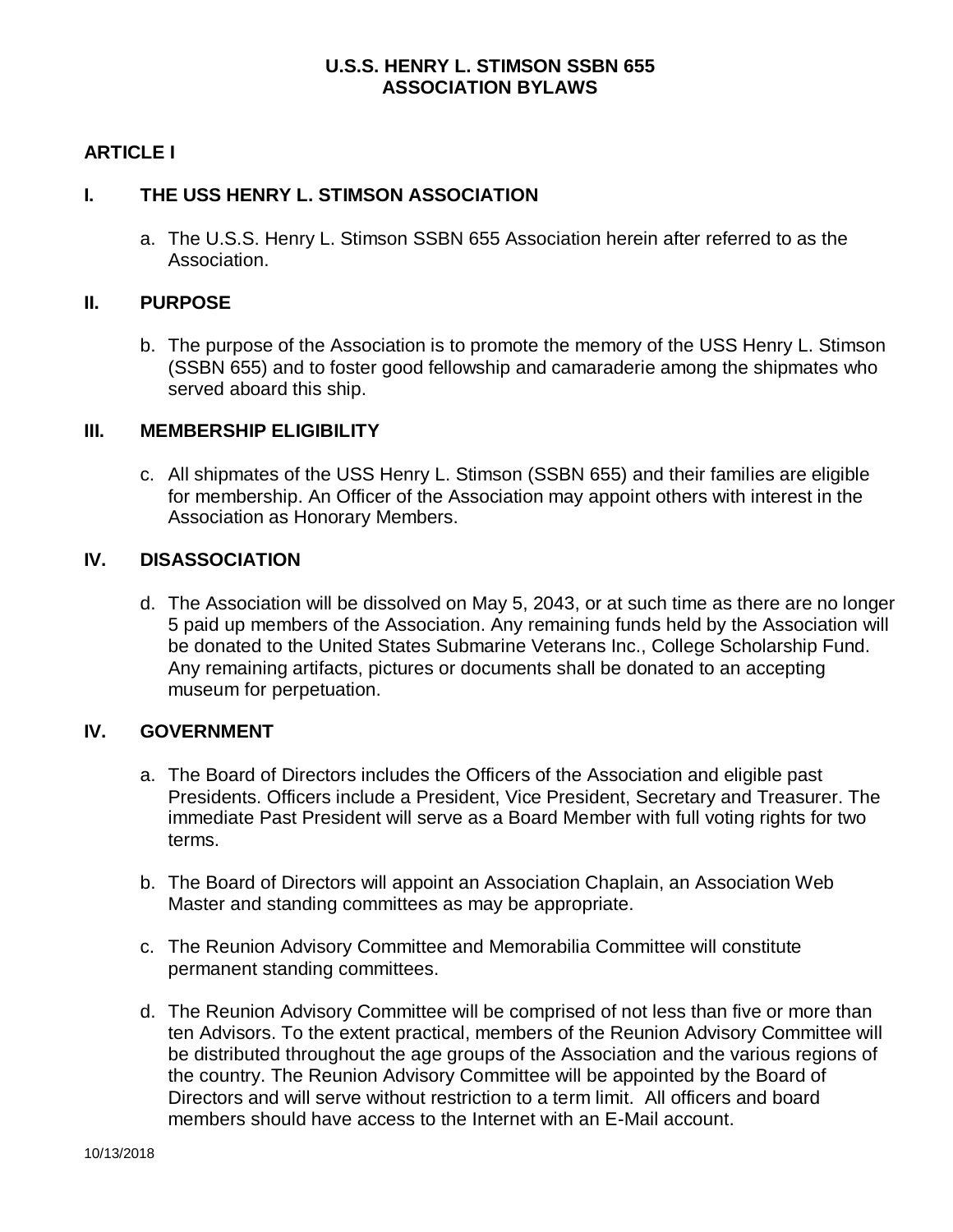e. The Memorabilia Committee will be comprised of not less than two members. This Committee will assist the Reunion Advisory Committee in the acquisition and sale of memorabilia at reunions and on a continuing basis as practical. The Memorabilia Committee will also prepare recommendations regarding fund raising auctions, etc.

## **V. MEETINGS and REUNIONS**

- a. Registration for a reunion automatically makes a Stimson shipmate an Association member.
- b. The Association shall consider reunion(s) at location(s) chosen by individuals eligible for membership and present at a Reunion Business Meeting. Selection of a reunion location and time of the event shall be determined by a majority vote of the Reunion Advisory Committee. The Reunion Advisory Committee will also select the Reunion Chairman and present its recommendation to the Board of Directors for approval.
- c. Individual members are also encouraged to propose a site for a forthcoming reunion to the Advisory Committee. Reunion site proposals should include data on hotel accommodations and activities available at the proposed site.
- d. The Reunion Chairman is responsible for:
	- 1. Appointment of members to the Reunion Committee to assist with the many important tasks;
	- 2. Planning and executing all actions required to schedule and conduct the next Association Reunion;
	- 3. Arrangement of hotel accommodations, banquets and common meals, entertainment and activities;
	- 4. Early dissemination of a reunion itinerary and other relevant information to encourage attendance by members of the Association;
	- 5. Providing reunion attendees with printed nametags, printed programs and promotional material describing the location of the reunion and its environs.
- e. The Reunion Chairman is encouraged to consider the use of meeting planner services often offered or recommended by the area Chamber of Commerce, and to request suggestions from other ship's reunion chairman who previously held a reunion at the same location. Every effort should be made to select reunion locations at various locations in order to promote attendance.
- f. The Treasurer will provide the Reunion Chairman with initial seed money as budgeted to cover miscellaneous reunion expenses such as welcome gifts, vendor deposits and hospitality supplies. The Chairman must return to the Treasurer all expense receipts and vouchers covering all expenditures made for the reunion. The Association will cover any reunion deficit.
- g. Cancellation of reunion registration and the refund of monies paid will be based on the timing of the cancellation. Registration cancelled prior to the reunion registration cutoff date will result in refund of monies paid minus the registration/office fee. For cancellation after the registration cutoff date, there will be no refund of monies paid.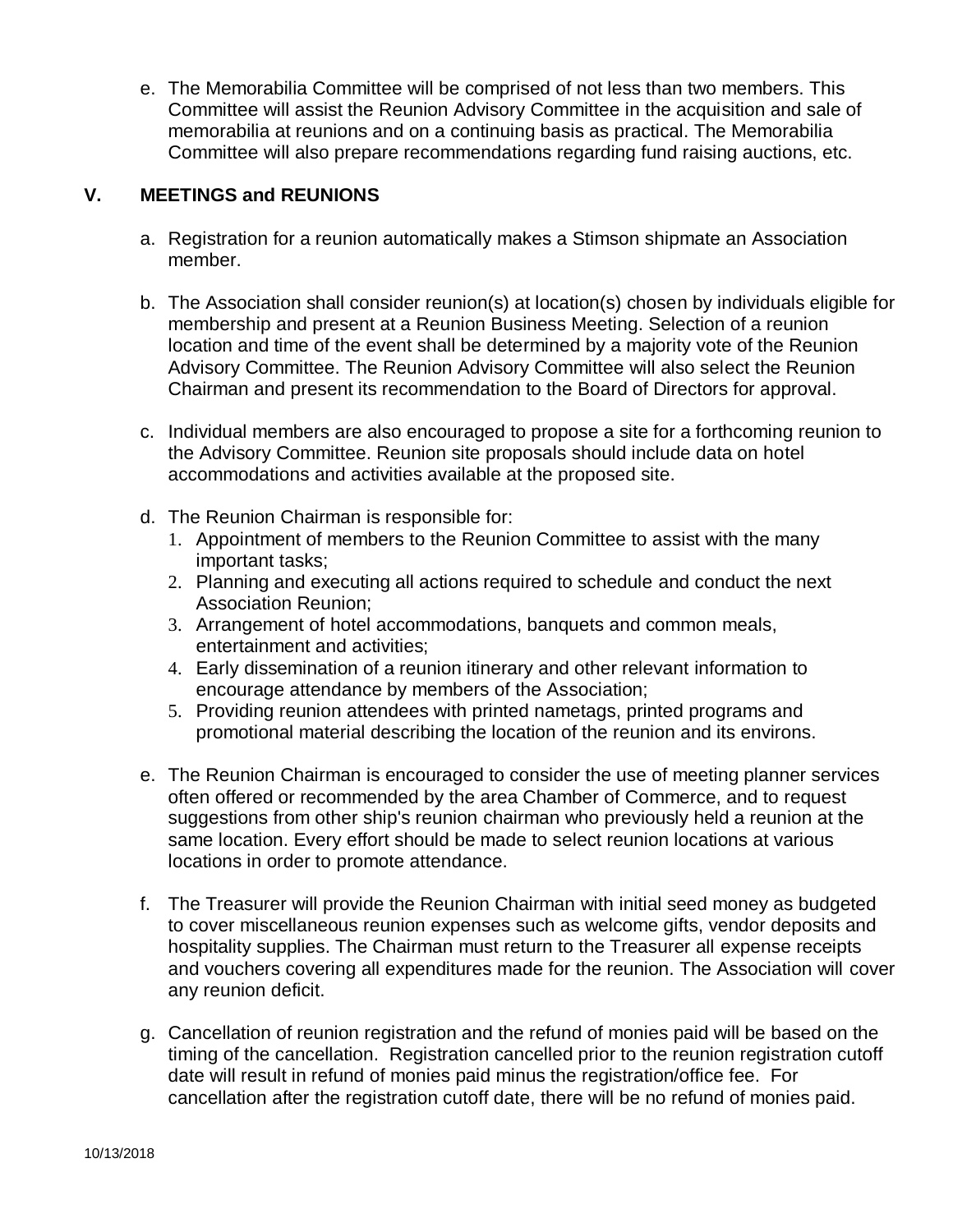h. All the above Reunion provisions will be applicable to any and all reunions after September, 2005.

# **VI. DUES**

- a. Dues are not mandatory. A \$10.00 dues request shall be made at each reunion (approximately every two years) to assist in covering Association expenses defined below. Surviving spouses/families are exempt from this provision. At any time, a member may make a one-time payment of \$100.00 for Lifetime Membership. Special recognition and a separate roster of all Lifetime Members shall be established and maintained by the Secretary and posted on the Web Site by the Webmaster. At the conclusion of each reunion, after all current reunion expenses have been met, the Association may retain up to \$10,000.00 in the General Operating Fund. This amount may be supplemented by dues income during the following reunion cycle. The Treasurer shall provide the Board of Directors with a financial statement within ninety days following a reunion as specified in Article II below, and the board shall determine the disposition of funds, if any, in excess of amounts set out above.
- b. Upon adoption of these By-Laws, the elected Treasurer shall establish, at a minimum, three separate Funds for the Association. One fund shall be established as the General Operating Fund, to be used for the ordinary and usual expenses of the Association. The second fund shall be the Charity fund and is the repository for all Life Membership payments. The other fund shall be designated as the Reunion Fund and shall be used for all revenue and expenses related to the conduct of Official All Crew Reunions. Any fund balance remaining at the conclusion of the September 2005 Reunion shall be distributed as follows:
	- 1. Dues up to \$10,000 for the General Operating Fund, \$5,000 for the Charitable Fund and \$3000 for the Reunion Fund shall be transferred to the appropriate fund.
	- 2. The remaining funds shall be designated as the Reunion Fund with separate accounting for reunion revenue and expenses.
	- 3. For reunions after September 2005, any revenue in excess of \$2000.00 in the Reunion Fund shall be used to reduce the cost of the next scheduled reunion, with the remaining \$2000.00 to be retained as start-up funds for the next reunion.

## **c. Dues expenditures to be budgeted as follows;**

## **1. Life Membership**

- a. Life Membership dues collected shall be set aside as 100% to the Charity Fund.
- b. Donations to worthy entities shall be approved by Board of Directors and reported at subsequent general meetings.
- c. Members may propose donations at general meetings for approval by those in attendance.

## **2. Reunion Expenses**

- a. Memento and miscellaneous gifts, hospitality room, beverages and supplies, welcome aboard party etc.
- b. Reunion advertising and registration expenses.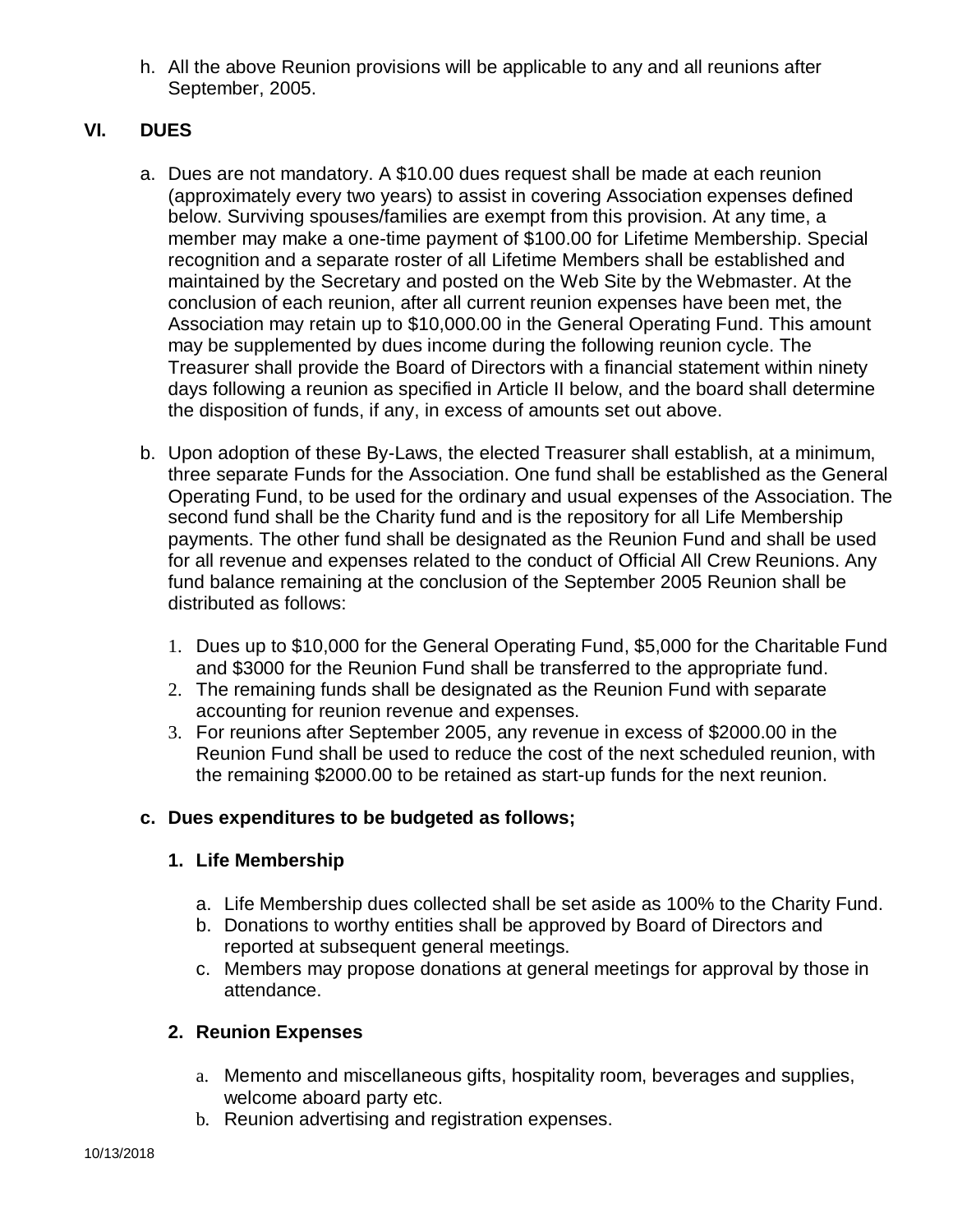- c. Stipends and/or expenses for outside speakers, entertainers, program participants.
- d. Funds may also be used to help reduce the cost of the reunion.
- e. Required Liability Insurance purchased for the reunion.
- f. Reunion decorations are the responsibility of the local reunion committee. Expenses should be kept to a minimum and should not exceed \$250 per reunion. Sharing of previous reunion decorations is encouraged to keep the expense as low as possible.

## **3. General operating expenses**

- a. Maintain a Henry L. Stimson web site.
- b. Preparation and mailing Association related correspondence, including newsletters.
- c. Seed money for Memorabilia Committee procurements and other incidentals.

# **4. Distribution of Reunion Funds**

- a. The Treasurer shall provide the Reunion Chairman with funds as defined in Section V above.
- b. The Reunion Chairman may authorize Reunion Committee members to expend personal funds for Reunions purchases. The personal funds will be reimbursed upon submission of a detailed statement to the Reunion Chairman.
- c. Unbudgeted expenses will be determined by a majority vote of the Board of Directors.

# **ARTICLE II**

# **I. MEMBERS RESPONSIBILITIES**

- a. All members are encouraged to assist in locating shipmates and provide addresses and other information to the Secretary. Members should inform the Secretary promptly of accidents, illnesses, and deaths of shipmates and their spouses, as well as their own changes of addresses and those of other members. While acting in the name of, or as an agent for, the Association, no Member of the Association, whether or not an elected or appointed officer, shall engage in any activity for profit or other personal benefit in the conduct of any business or personal transactions or dealings, without the express approval of the Board.
- b. Shipmates who have specifically indicated a desire not to be contacted by the Association will be removed from the Association roster and database. Attending meetings and reunions, making a dues contribution or just communicating an interest via email or US Postal mail will maintain an active membership.

## **II. DUTIES OF THE OFFICERS**

**a. The President** shall establish the procedure of the Board and shall preside at all meetings, call special meetings of the Board, appoint the Chairman of all standing committees, appoint special committees and convene the Board as required. Meetings may be conducted by email or telephone. The President shall prepare and disseminate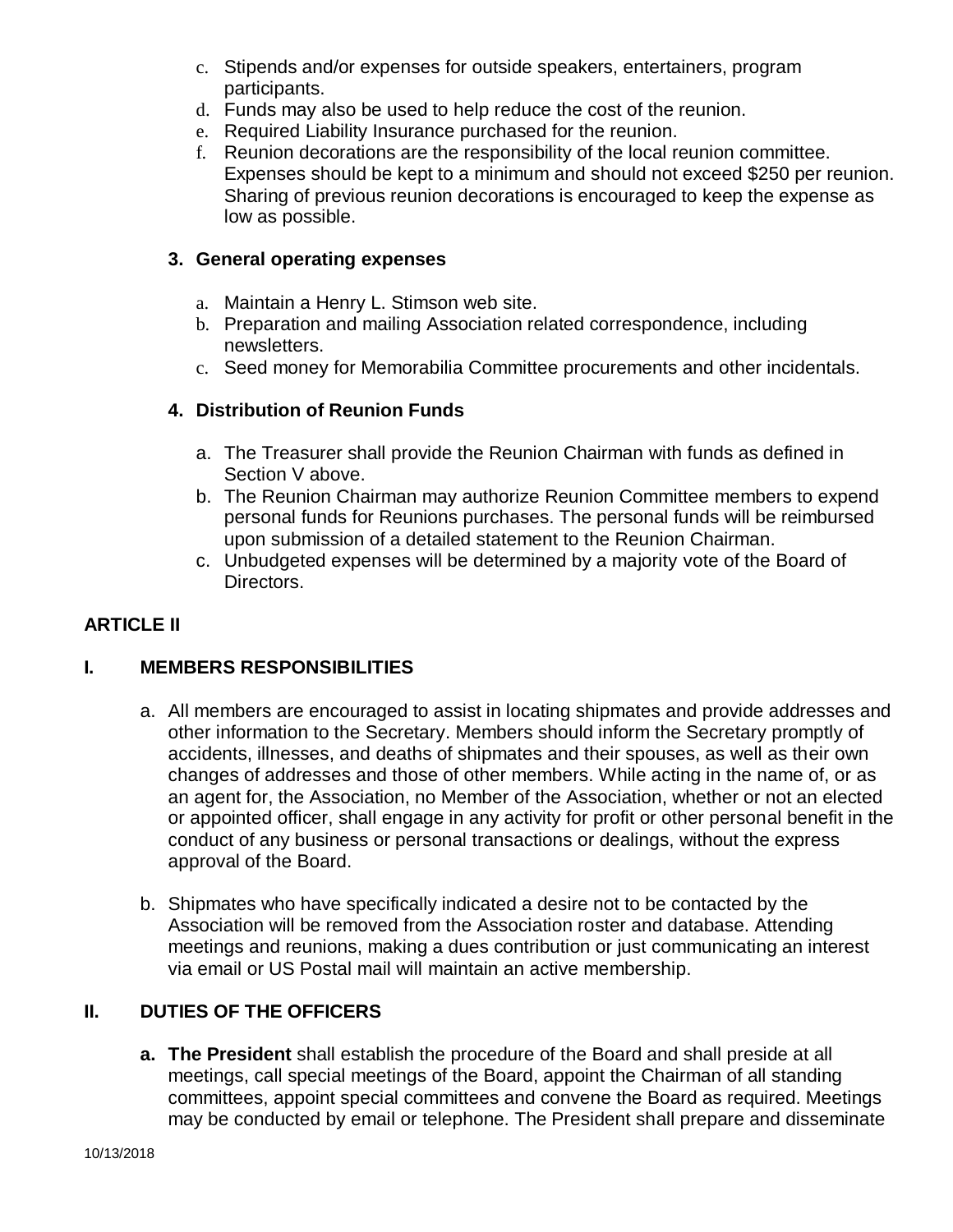an official Meeting Agenda no less than 10 days prior to any scheduled meeting. The President shall appoint a member to the Board to fill the duties of any vacated office.

- **b. The Vice-President** shall assist the President and preside at meetings in the President's absence.
- **c. The Secretary** shall issue all notices proper to his office; keep records of Association meetings; maintain the crew member database, attend to correspondence and issue a periodic newsletter. At all meetings and reunions, he shall have sufficient copies of the Association BYLAWS available for distribution as needed. He shall submit statistical analysis of the Association membership characteristic makeup to the Board. All records will be available for open inspection by any member of the Association upon a written request. The Secretary shall maintain a roster of Members in Good Standing and Lifetime Members and shall disseminate same in accordance with directives from the Board of Directors.
- **d. The Treasurer** shall collect and receive all revenues of the Association and deposit such funds in a separate banking account, not to be commingled with any other funds or accounts. Proper vouchers for all disbursements shall be kept with regular books of account, which must be open for inspection by the Audit Committee. Financial records of the Association shall be maintained in a format approved by the Board and must be made available to the Officers of the Association and Audit Committee to insure system compatibility and to facilitate data transfer and information analysis.
	- **1. The Treasurer** will place the signature of each Officer on record with all banking institutions doing business with the Association as an authorized check signer. The Treasurer, upon receipt of expense vouchers for mailings, newsletters and telephone will reimburse such expenses. All un-budgeted expenses must be submitted to the Board for approval.
	- **2. The Treasurer** will provide detailed financial report to the Board at the Reunion Business meeting. This report will include an itemized year-to-date statement of receipts and expenditures and cash balance.
	- **3. The Treasurer** shall maintain a listing of all Members in Good Standing and Lifetime Members. These listing shall be transmitted to the Secretary, as dues payments are received, and be presented to the membership via the Reunion Business Meeting.
	- **4. The Treasurer** will prepare a final financial report after the reunion for the Board of Directors and made available upon request to all reunion attendees and dues paying members within 90 days following the close of the reunion.
	- **5. The Treasurer** may deposit Association funds in interest bearing accounts to the extent that funds remain available as needed and do not incur penalties in excess of interest earned, upon withdrawal from the interest bearing account. Prior to any deposit, the Treasurer shall determine any tax liability and shall work with the financial institution to reduce or eliminate any local, state, or federal tax liability associated with account earnings.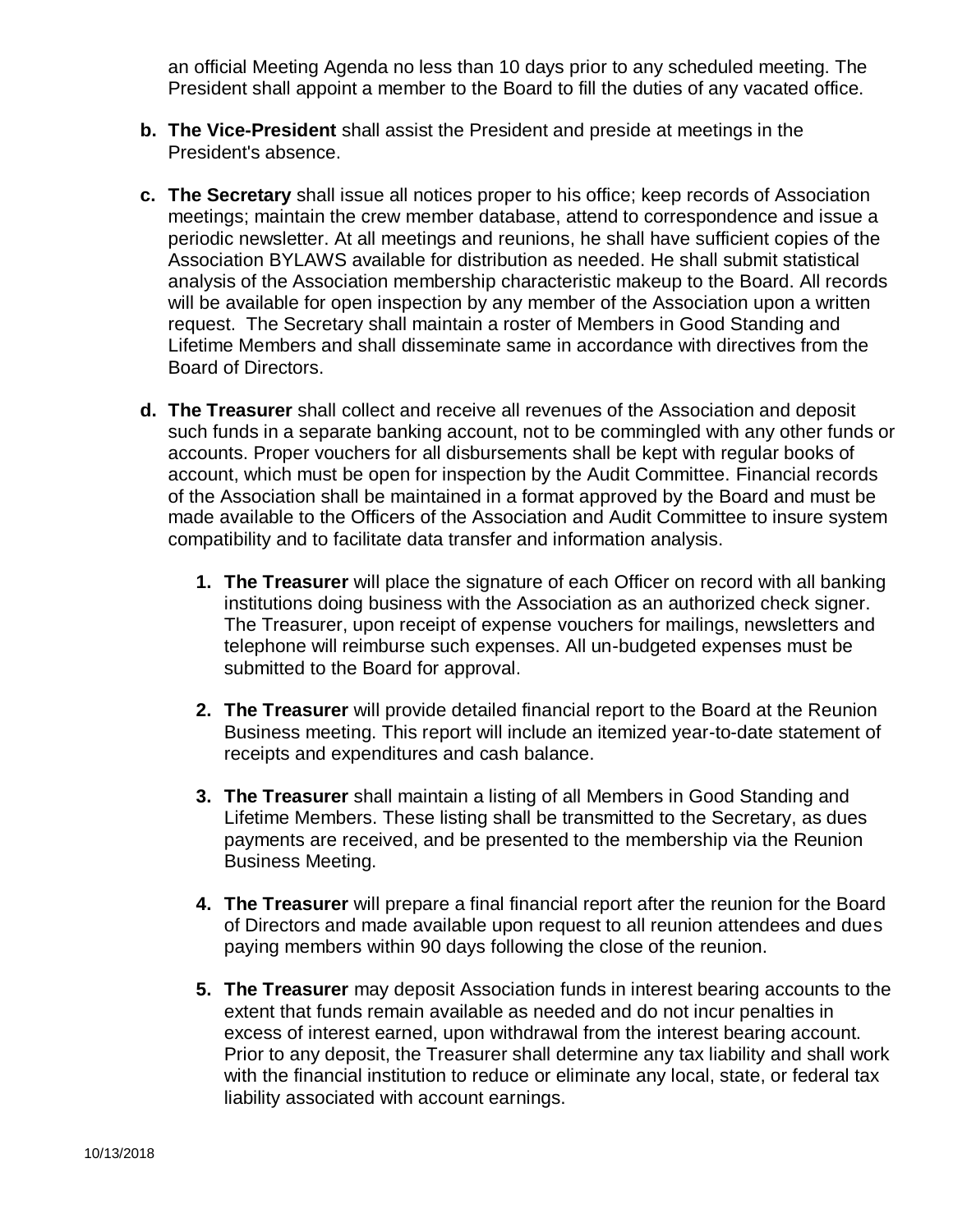- **e. The Association Web Master** shall be responsible for the maintenance of the Associations web site.
- **f. The Web Site Committee** will be established, as required, to assist the Association Web Master in the organization and maintenance of the Association Web Site.
- **g. The Association Chaplain** will serve as a spiritual resource for the Association members, assist the President in the opening and closing of Association meetings, serve as a liaison between the Association and the families of deceased shipmates and be responsible for ceremonies honoring deceased shipmates.
- **h. The Ship's Historian** shall be appointed by the President and be responsible for gathering, maintaining, and disseminating information related to the life and times of USS Henry L. Stimson (SSBN 655). He shall also be responsible for maintaining an inventory of artifacts, pictures, film/video clips and other memorabilia and maintaining a record of their location/storage and arrange for their display at All Crew Reunions and other such gatherings as determined by the Board of Directors. A History Report shall be made available at all business meetings of the Association. The Ship's Historian shall be notified of the receipt of donated memorabilia and make arrangements for it to be incorporated with the other items in the collection.
- **i. The Reunion Chairmen** will manage reunion expenses as stated in section V Meetings and Reunions.
- **j. The Reunion Advisory Committee** shall make suggestions to the Secretary on any matter it deems important and will act on all matters brought before it by the membership.

# **ARTICLE III**

# **I. ELECTION OF OFFICERS**

- a. Officers will be elected by a majority vote of those eligible for membership present at the Reunion business meeting. For the September 2005 Reunion, nominations shall be made from the floor. For reunions subsequent to the September 2005 Reunion, the following nomination process shall apply:
	- 1. At least 90 days before the next Reunion Business Meeting, the President will appoint a Nominating Committee of 3 members to select a slate of Officers for the next election. If he is unable to locate 3 members to be the Nominating Committee, he will inform the Board. At that point, the Board will become the Nominating Committee for that Election Cycle.
	- 2. The President will inform the Secretary of the appointments to the Nominating Committee. When a slate of Officers has been determined, the Nominating Committee will inform the Board.
	- 3. The Secretary will then inform the Membership of the new slate at least 45 days before the scheduled reunion.
	- 4. Other nominations for an Officer position must be submitted to the Board (Secretary) in writing (letter, email) at least 30 days prior to the Reunion. The nominee must have been contacted and agree to be nominated to a position and be an Association